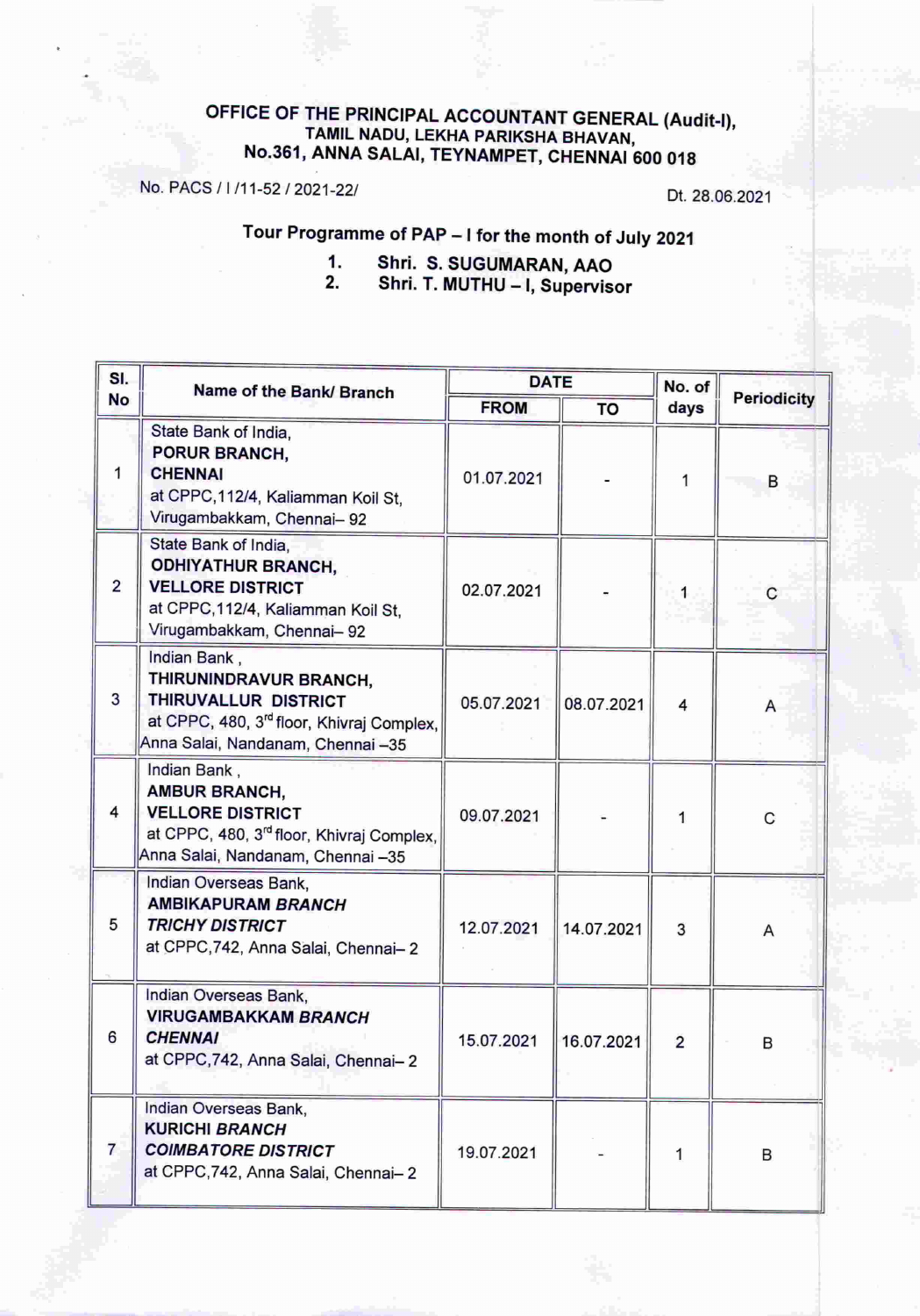| 8  | 2% CHECK @ AG(A&E)                                                                                                                                  | 20.07.2021 |            |                |   |
|----|-----------------------------------------------------------------------------------------------------------------------------------------------------|------------|------------|----------------|---|
| 9  | State Bank of India,<br><b>CHIDAMBARAM BRANCH,</b><br><b>CUDDALORE DISTRICT</b><br>at CPPC, 112/4, Kaliamman Koil St,<br>Virugambakkam, Chennai- 92 | 22.07.2021 | 23.07.2021 | $\overline{2}$ | B |
| 10 | State Bank of India,<br><b>MADURAI BRANCH,</b><br><b>MADURAI DISTRICT</b><br>at CPPC, 112/4, Kaliamman Koil St,<br>Virugambakkam, Chennai- 92       | 26.07.2021 | 30.07.2021 | 5              |   |

Holidays: 3,4,10,11,17,18,21,24 & 25.

...

Approved by DAG on 28.06.2021

Thut palat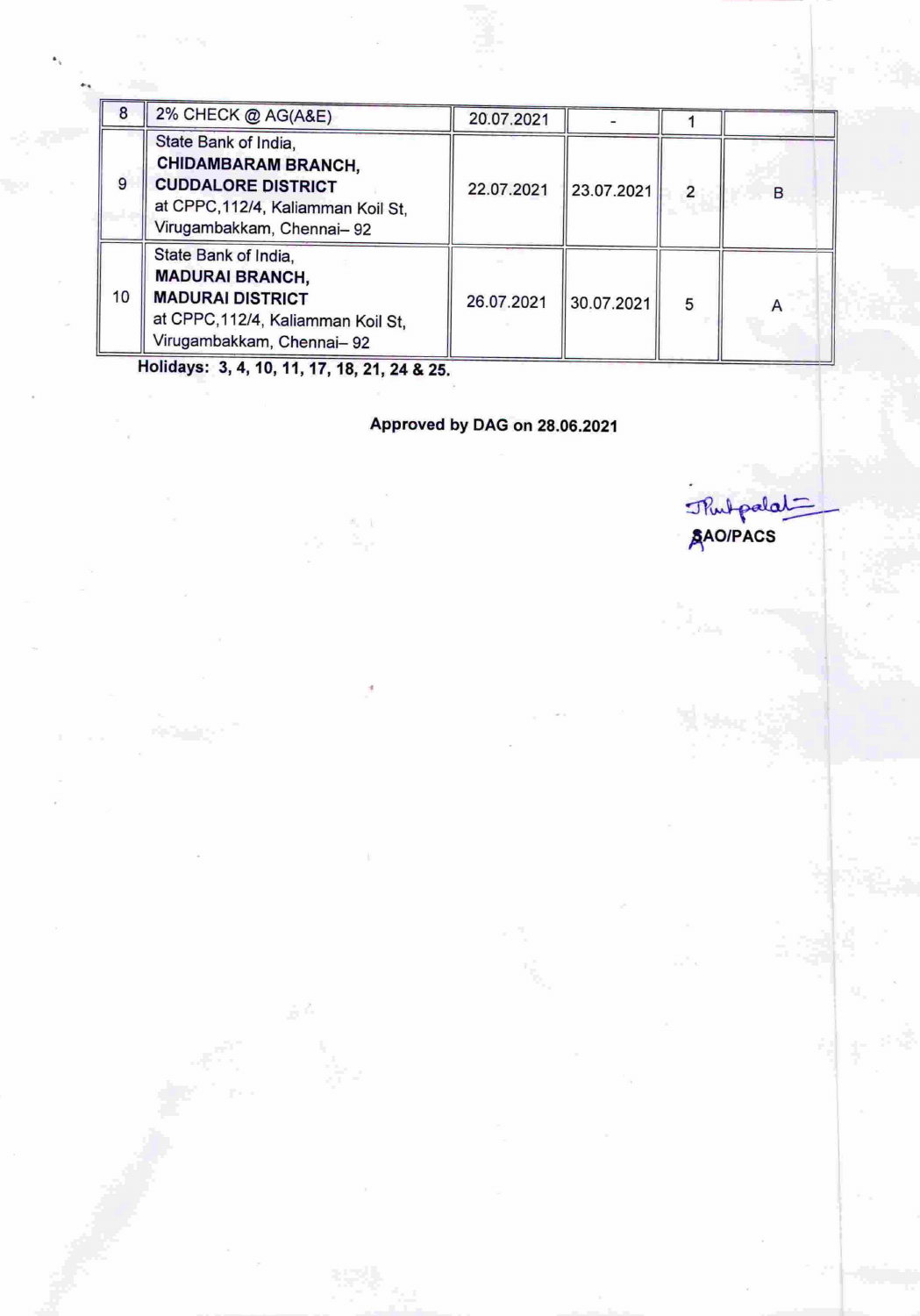## OFFICE OF THE PRINCIPAL ACCOUNTANT GENERAL (Audit-I), TAMIL NADU, LEKHA PARIKSHA BHAVAN, . No.361, ANNA SALAI, TEYNAMPET, CHENNAI 600 018

No. PACS / *1/11-52 / 2021-221*

Dt. 28.06.2021

Tour Programma of PAP - I'for the month of June 2021

### 1. Shri. S. SUGUMARAN, AAO 2. Shri. T. MUTHU - I, Supervisor1

| SI.<br><b>No</b> | Name of the Bank/ Branch                                                                                                                         | <b>DATE</b> |            | No. of |                    |
|------------------|--------------------------------------------------------------------------------------------------------------------------------------------------|-------------|------------|--------|--------------------|
|                  |                                                                                                                                                  | <b>FROM</b> | то         | days   | <b>Periodicity</b> |
|                  | State Bank of India,<br><b>NILAKOTTAI BRANCH,</b><br><b>DINDIGUL DISTRICT</b><br>at CPPC,112/4, Kaliamman Koil St,<br>Virugambakkam, Chennai- 92 | 29.06.2021  | 30.06.2021 |        | в                  |

Approved by DAG on 28.06.2021

Thulpalat

)lm. *MO'*  $16$ ~--------------- .

 $\leqslant A0$   $EDP$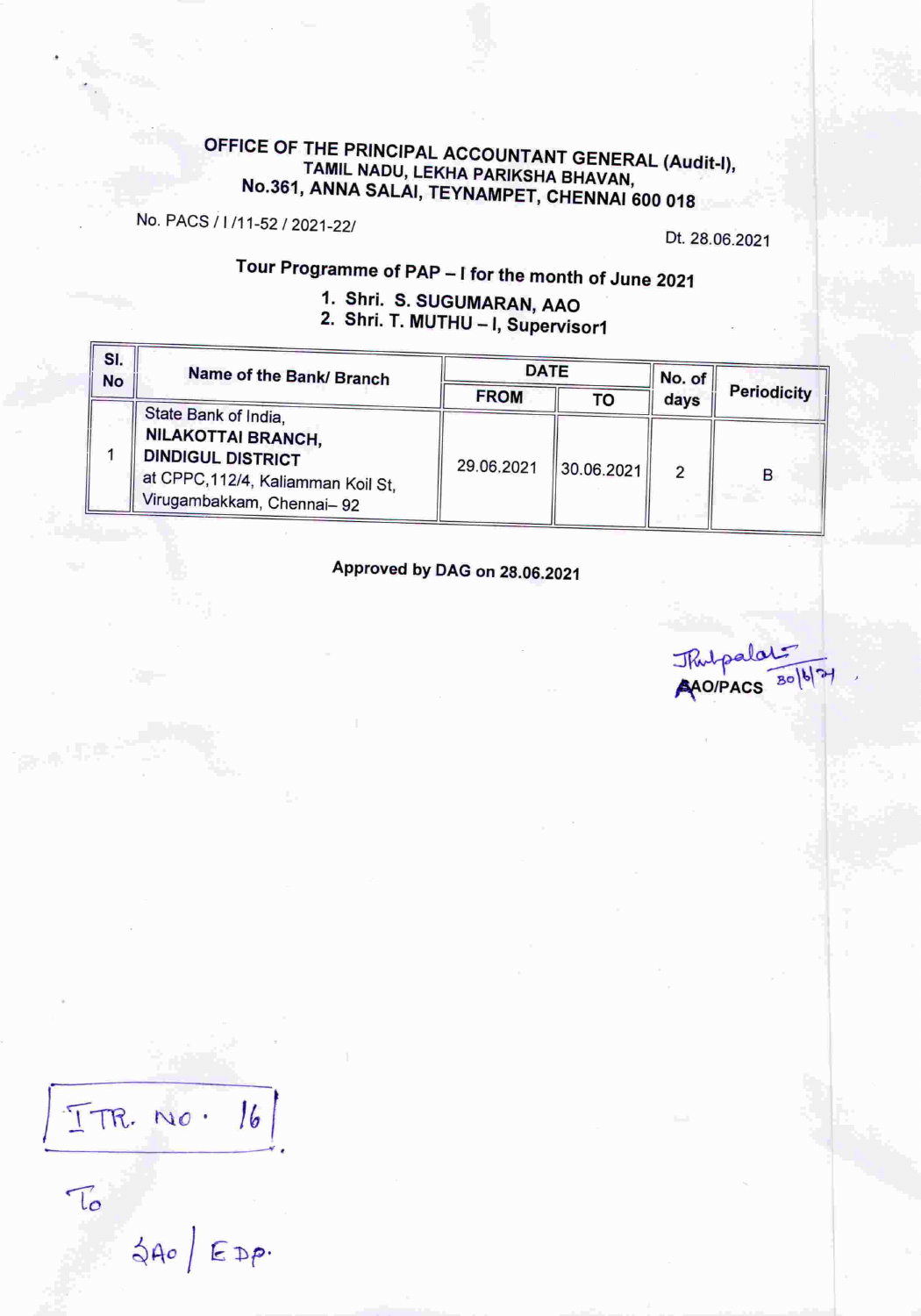*P T IV () ~ 1.2 I*

*Og'09'2,*

#### OFFICE OF THE PRINCIPAL ACCOUNTANT GENERAL (Audit-I), TAMIL NADU, LEKHA PARIKSHA BHAVAN, No.361, ANNA SALAI, TEYNAMPET, CHENNAI 600 018

No. PACS / I /11-52 / 2021-22/ Dt. 13.07.2021

# Tour Programme of PAP - I for the month of September 2021

1. Shri. S. SUGUMARAN, AAO 2. Shri. T. MUTHU - I, Supervisor

| SI.            | Name of the Bank/ Branch                                                                                                                            | <b>DATE</b> |            | No. of         | Periodicity    |
|----------------|-----------------------------------------------------------------------------------------------------------------------------------------------------|-------------|------------|----------------|----------------|
| <b>No</b>      |                                                                                                                                                     | <b>FROM</b> | <b>TO</b>  | days           |                |
|                | State Bank of India,<br><b>HVF AVADI BRANCH,</b><br><b>CHENNAI</b><br>at CPPC, 112/4, Kaliamman Koil St,<br>Virugambakkam, Chennai-92               | 01.09.2021  | 03.09.2021 | 3              | A              |
| $\overline{2}$ | Indian Overseas Bank,<br>PERUNGALATHUR BRANCH<br><b>KANCHEEPURAM DISTRICT</b><br>at CPPC, 742, Anna Salai, Chennai-2                                | 06.09.2021  | 08.09.2021 | 3              | A              |
| 3              | Indian Overseas Bank,<br>THIRUVANAIKOIL BRANCH<br><b>TRICHY DISTRICT</b><br>at CPPC,742, Anna Salai, Chennai- 2                                     | 09.09.2021  |            | 1              | B              |
| 4              | Indian Overseas Bank,<br><b>TRICHY CONTONMENT BRANCH</b><br><b>TRICHY DISTRICT</b><br>at CPPC,742, Anna Salai, Chennai- 2                           | 13.09.2021  |            | 1              | B              |
| 5              | Indian Overseas Bank,<br><b>BESANT NAGAR BRANCH</b><br><b>CHENNAI</b><br>at CPPC, 742, Anna Salai, Chennai-2                                        | 14.09.2021  |            | 1              | $\overline{C}$ |
| 6              | Indian Overseas Bank,<br><b>BUDALUR BRANCH</b><br><b>THANJAVUR DISTRICT</b><br>at CPPC, 742, Anna Salai, Chennai-2                                  | 15.09.2021  |            | 1              | $\mathbf C$    |
| 7              | Indian Overseas Bank,<br><b>PONNERI BRANCH</b><br><b>TIRUVELLORE DISTRICT</b><br>at CPPC, 742, Anna Salai, Chennai-2                                | 16.09.2021  | 17.09.2021 | $\overline{2}$ | B              |
| 8              | State Bank of India,<br>VIVEKANANDAPURAM BRANCH,<br><b>KANYAKUMARI DISTRICT</b><br>at CPPC, 112/4, Kaliamman Koil St,<br>Virugambakkam, Chennai- 92 | 20.09.2021  |            |                | B              |

-~*J.11( . ('(0 .* ~~.

 $\begin{array}{cc} \hline I_0 & \hline \end{array}$   $\begin{array}{cc} \hline \end{array}$   $\begin{array}{cc} \hline \end{array}$   $\begin{array}{cc} \hline \end{array}$ ----------------------- - - - - ---------\_.\_----